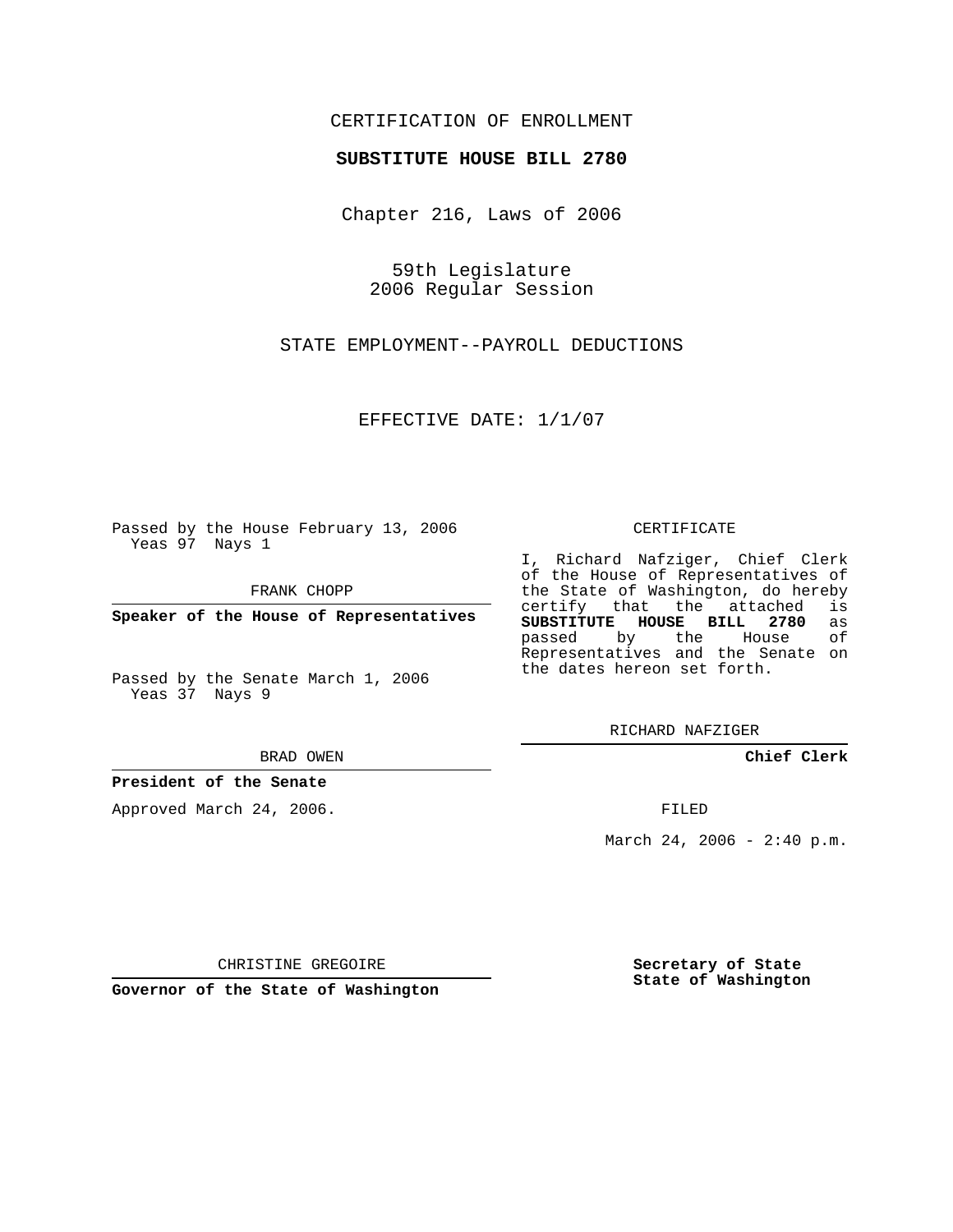# **SUBSTITUTE HOUSE BILL 2780** \_\_\_\_\_\_\_\_\_\_\_\_\_\_\_\_\_\_\_\_\_\_\_\_\_\_\_\_\_\_\_\_\_\_\_\_\_\_\_\_\_\_\_\_\_

\_\_\_\_\_\_\_\_\_\_\_\_\_\_\_\_\_\_\_\_\_\_\_\_\_\_\_\_\_\_\_\_\_\_\_\_\_\_\_\_\_\_\_\_\_

Passed Legislature - 2006 Regular Session

**State of Washington 59th Legislature 2006 Regular Session**

**By** House Committee on Appropriations (originally sponsored by Representatives McDermott, Hunt, Santos, Cody, Sells, Conway, Kenney, Ormsby, Williams, Green, Dunshee, Campbell, Appleton, Chase and Hasegawa)

READ FIRST TIME 02/08/06.

 AN ACT Relating to authorizing additional payroll deductions for state employees; amending RCW 41.04.230; and providing an effective date.

BE IT ENACTED BY THE LEGISLATURE OF THE STATE OF WASHINGTON:

 **Sec. 1.** RCW 41.04.230 and 2002 c 61 s 5 are each amended to read as follows:

 Any official of the state authorized to disburse funds in payment of salaries and wages of public officers or employees is authorized, upon written request of the officer or employee, to deduct from the salaries or wages of the officers or employees, the amount or amounts of subscription payments, premiums, contributions, or continuation thereof, for payment of the following:

 (1) Credit union deductions: PROVIDED, That twenty-five or more employees of a single state agency or a total of one hundred or more state employees of several agencies have authorized such a deduction for payment to the same credit union. An agency may, in its own discretion, establish a minimum participation requirement of fewer than twenty-five employees.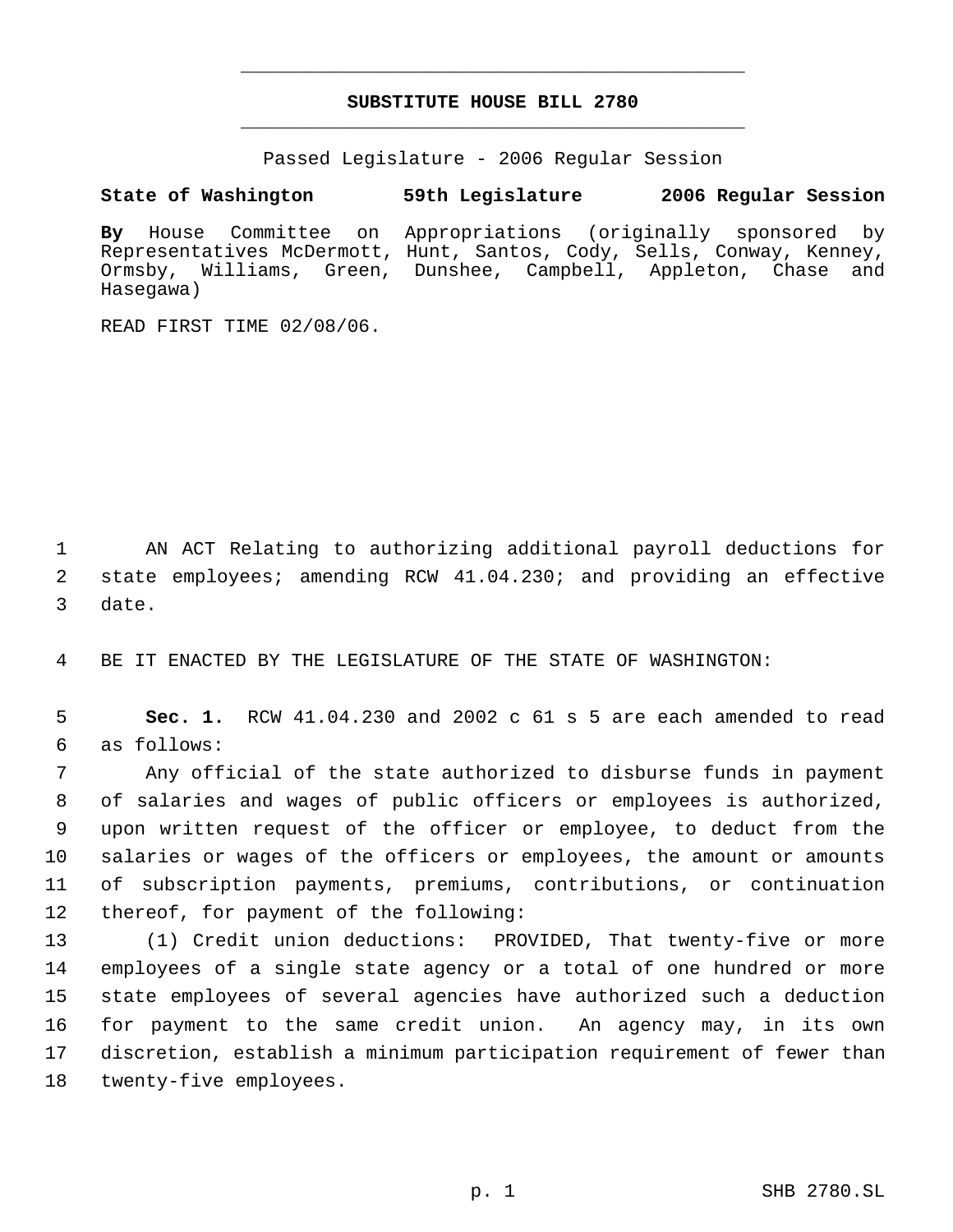(2) Parking fee deductions: PROVIDED, That payment is made for parking facilities furnished by the agency or by the department of general administration.

 (3) U.S. savings bond deductions: PROVIDED, That a person within the particular agency shall be appointed to act as trustee. The trustee will receive all contributions; purchase and deliver all bond certificates; and keep such records and furnish such bond or security as will render full accountability for all bond contributions.

 (4) Board, lodging or uniform deductions when such board, lodging and uniforms are furnished by the state, or deductions for academic tuitions or fees or scholarship contributions payable to the employing institution.

 (5) Dues and other fees deductions: PROVIDED, That the deduction is for payment of membership dues to any professional organization formed primarily for public employees or college and university professors: AND PROVIDED, FURTHER, That twenty-five or more employees of a single state agency, or a total of one hundred or more state employees of several agencies have authorized such a deduction for payment to the same professional organization.

 (6) Labor or employee organization dues, and voluntary employee contributions to any funds, committees, or subsidiary organizations maintained by labor or employee organizations, may be deducted in the event that a payroll deduction is not provided under a collective 24 bargaining agreement under the provisions of ((RCW 41.06.150)) chapter 41.80 RCW: PROVIDED, That each labor or employee organization chooses 26 only one fund for voluntary employee contributions: PROVIDED, FURTHER, That twenty-five or more officers or employees of a single agency, or a total of one hundred or more officers or employees of several agencies have authorized such a deduction for payment to the same labor or employee organization: PROVIDED, FURTHER, That labor or employee organizations with five hundred or more members in state government may have payroll deduction for employee benefit programs.

 (7) Insurance contributions to the authority for payment of premiums under contracts authorized by the state health care authority. However, enrollment or assignment by the state health care authority to participate in a health care benefit plan, as required by RCW 41.05.065(5), shall authorize a payroll deduction of premium